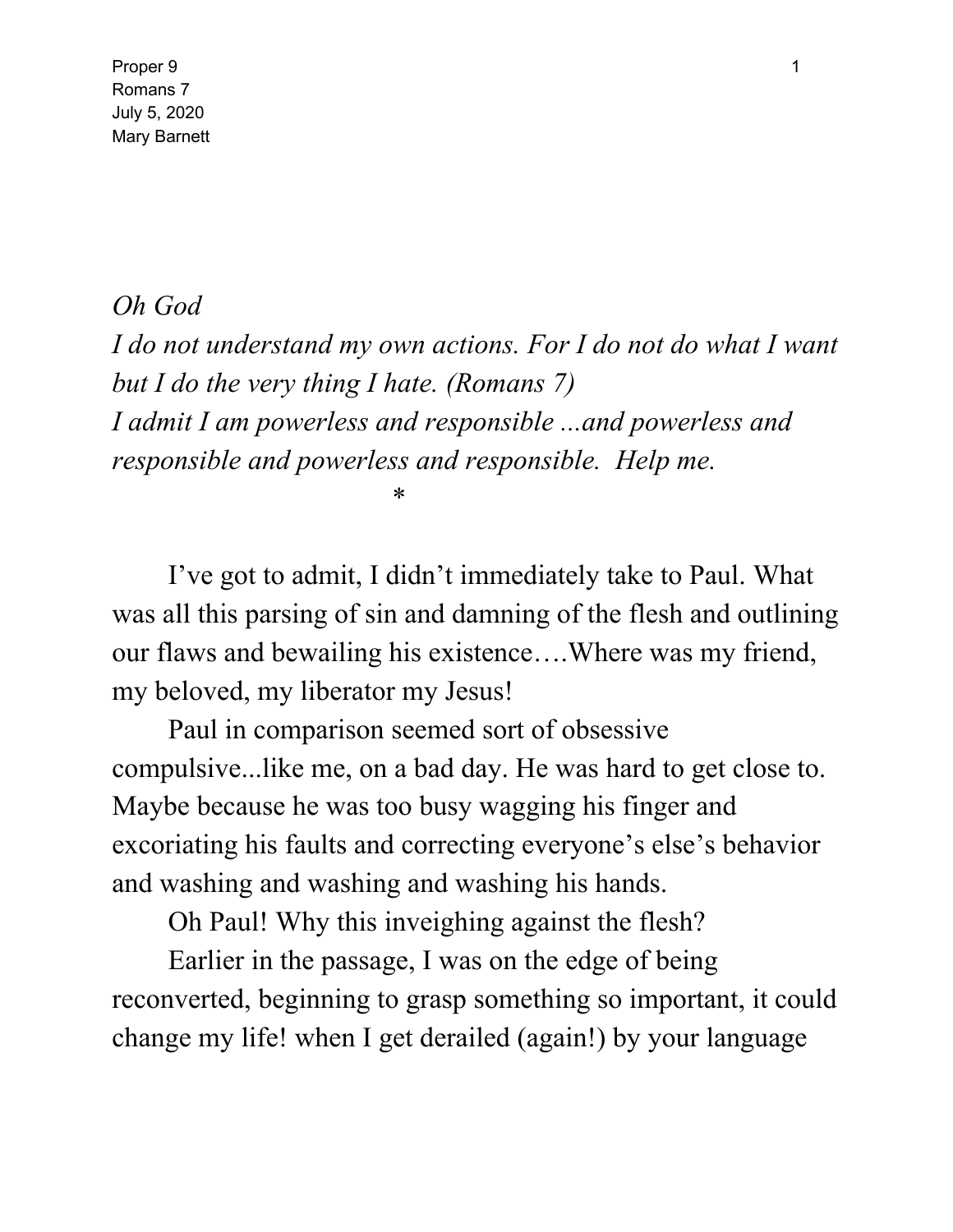*"I know nothing good dwells within me, that is…in my flesh!"*

Paul can turn so quickly for me, in my 2020 context, from a saint bearing the truth, into a cackling nun, slapping at me with a ruler in a dim day school for staring out a window or dreaming about a boy or…

But wait...is that what Paul and by extension Christianity really means by the sin of the flesh ?

In the Biblical Greek, what we might think of as our bodily-ness is translated two different ways: sometimes as sarx and sometimes as soma. Here, Paul uses the word *sarx* for flesh. It comes from another Greek word which means *to draw off*, as in *to draw off the bones*. This is flesh which can be stripped off bones, drained of blood, robbed of its wholeness and left to rot in the sun, something one probably could see a lot of in 1st century Palestine

This is not the vision of the body that the Song of Songs extols that Kathy read so beautifully this morning and that my son Sam will sing later, in an arrangement by Healey Willan. This body is divinely given and divinely inspired, every hair on the head known and loved and named *and touched.* One particular and particularly organized, God-given wholeness: a *soma*, a body meant for figs.

Over this wholeness, even the powers of death or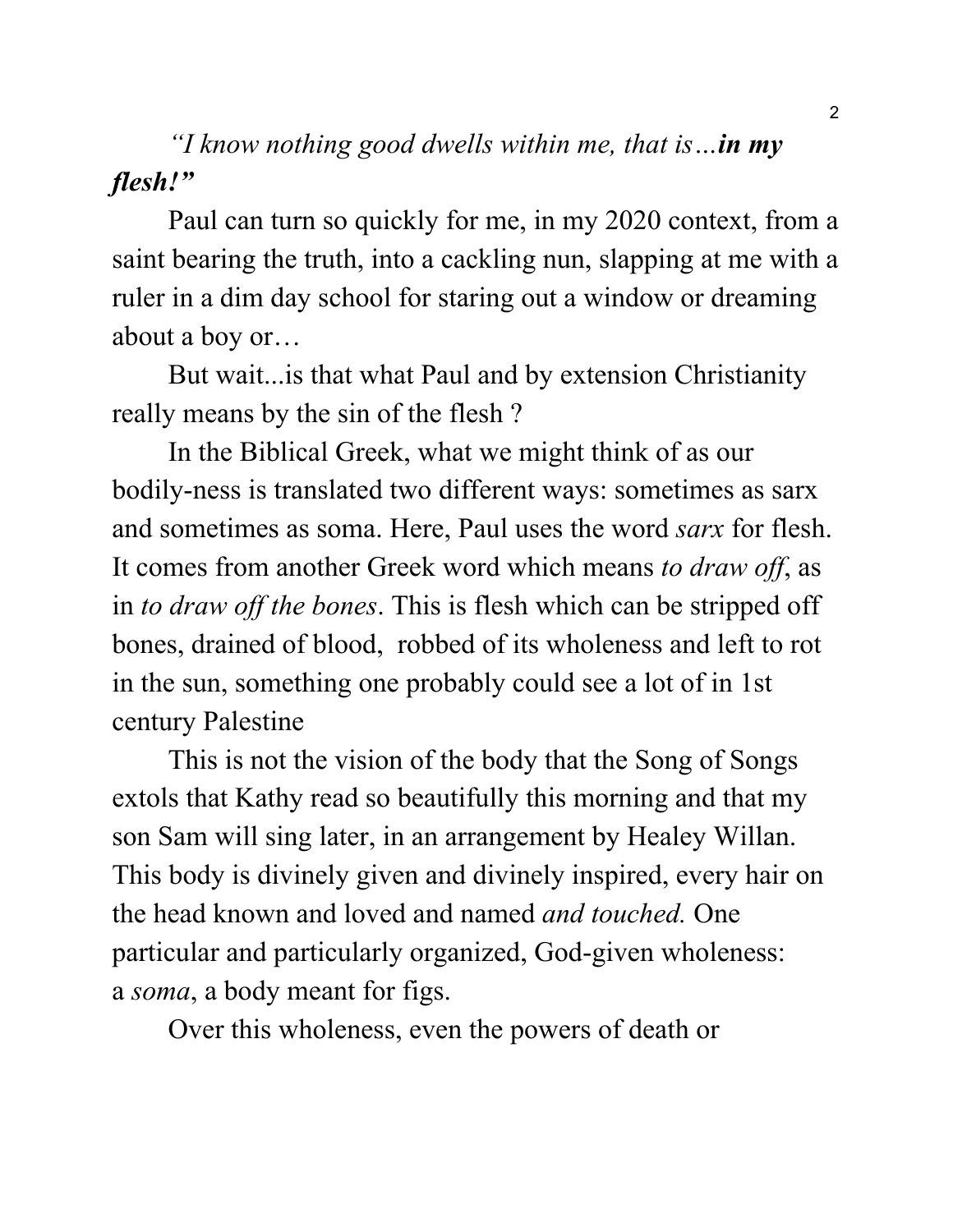another human being's violence or betrayal have no dominion. *Arise my love, my fair one and come away….*

If you have had a good experience of love on this earth or even had it for one season and then had it taken away by human frailty or sin or death, or have had to find it alone in your own body and soul, you *know* this is something good meant by God for human beings.

Sometimes, I want to remind Paul to read the Song of Songs, out loud and with feeling! Or more practically, given that he is no longer available, remind myself that what I *think* he means, when i read him in 2020, is not *most radically and fundamentally* what he means. He is not telling me that I am a bad bad bad bad girl. Even though sometimes, it feels like it He is offering me…. Freedom.

Listen to this: *I do not understand my own actions. For I do not do what I want but I do the very thing I hate. I can will what is right but I can not do it!*

Oh lord, I have free will. But I am still in chains

This verse meant a lot to our forefather ST Augustine in 400 AD. It foreshadows Freud's powerful work on the unconscious in the 1920's. And now in 2020, it sure as heck speaks to me.

I would guess a lot of us have had Paul's experience, of not understanding our own actions, of finding that, in spite of our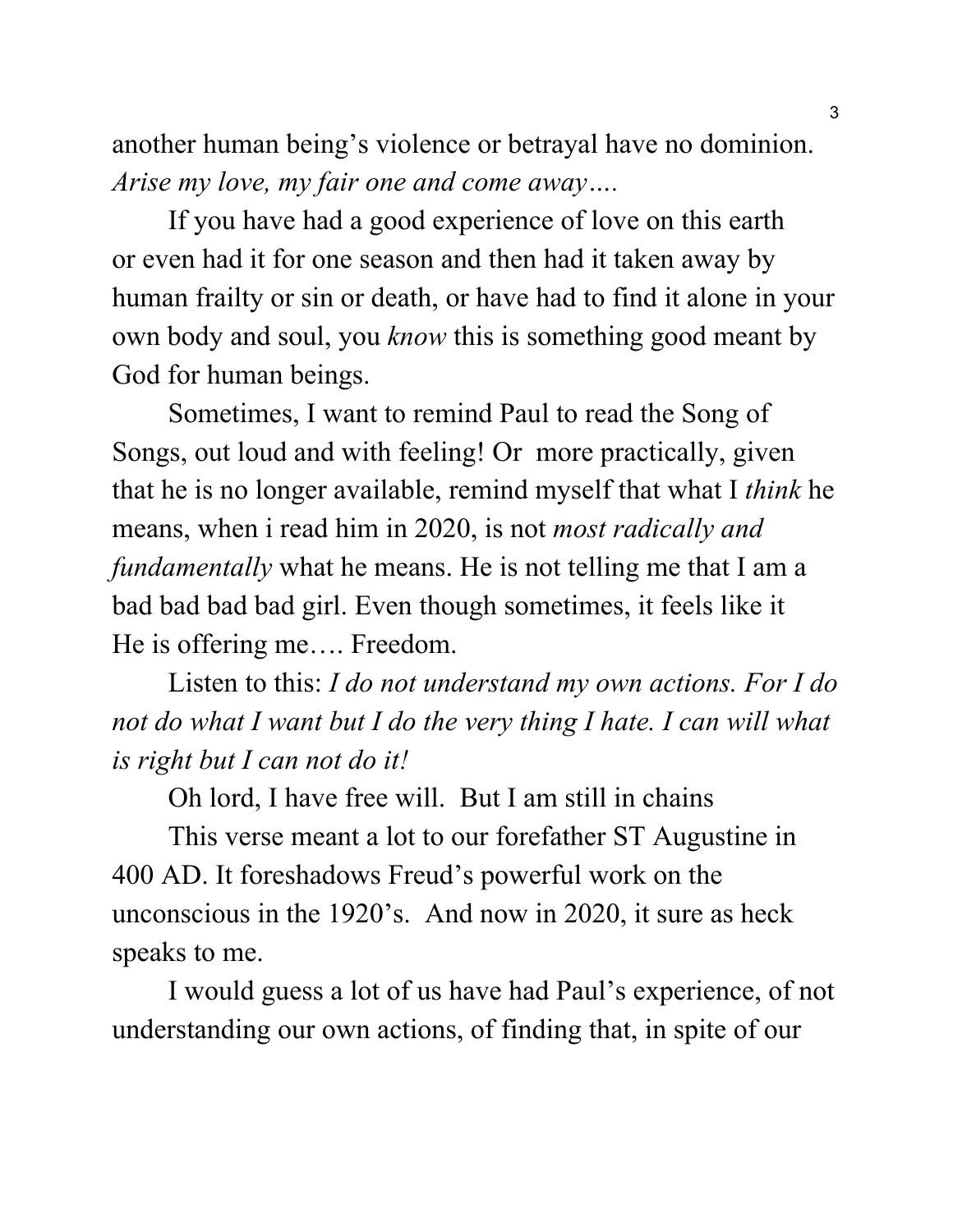best intentions, *it is not the good we want but the evil that we do not want, that is what we do!*

Painfully for me, it is in my parenting where this comes to mind, perhaps because nothing before has ever mattered so much. If I blew it before I had kids...ahh so what...I'm an individual. It only hurt myself! But now? *I am responsible and powerless and responsible and powerless. Help me lord. S*ometimes, in spite of my best intentions, my commitment to self reflection, my efforts at self improvement, my *years* in therapy, sometimes ...I do the very thing I hate.

People in Alcoholics Anonymous seem to have a leg up here. Perhaps because admitting they are powerless over alcohol and that their lives have become unmanageable is AA's first step. But why just alcohol? Admitting that *we are powerless a*nd that our lives are in some sense *fundamentally unmanageable is* the first step.

The truth that Paul sees, that the Christianity that I practice is willing **to admit i**s that our lives *are* unmanageable, first of all because merely managing them piecemeal: like flesh stripped off the bone and broken up into discrete bits, like pieces of bloodless sarx is *not the best we can hope for.* And second of all because sometimes the very act of trying to manage ourselves and our lives, and other people and other people's lives makes everything worse.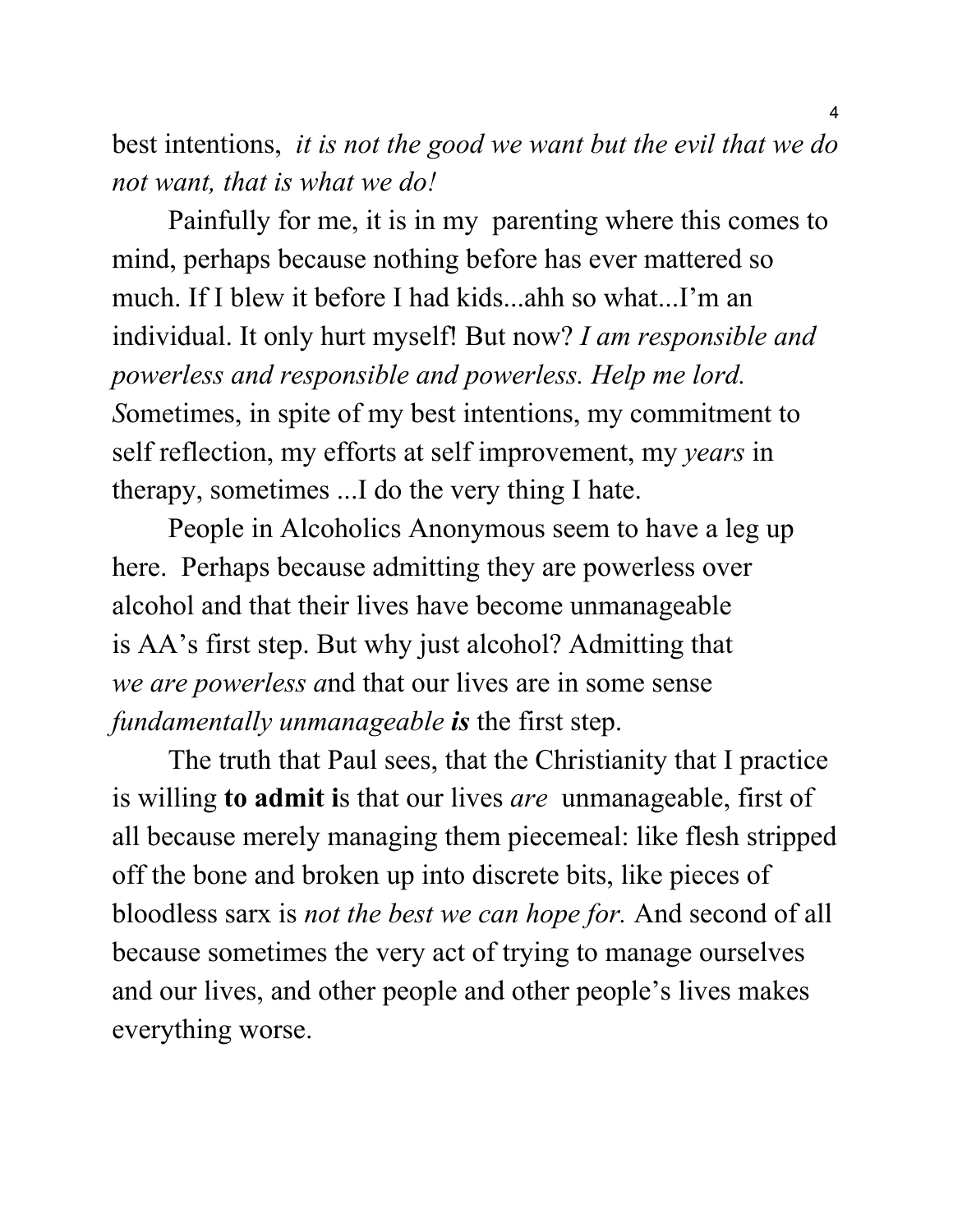*What Paul realizes is that sin is...systematic. It is not doing what we want when we know it is wrong. Calling someone a name, say because it makes us feel powerful. That's just bad behavior. The sin Paul is talking about is the evil that flourishes EVEN in our best and most well-intentioned actions. As professor Ted Smith writes "it flourishes even in our work* **for goods** *like peace, justice, equality, hospitality, the welfare of vulnerable people…", the Black Lives Matter movement, lower taxes for all, gun reform, gun rights, a woman's right to choose, abortion restrictions. Sin flourishes even in our proclamation of the Gospel, for Pete's sake, as we have all seen recently.*

This is why we aren't very good at creating utopias and why older people sometimes shake their head at younger people who walk off into the woods to make a more perfect world, even as we *hope to God* that they will. We are caught in webs of power dynamics that we did not create, and that we can't see clearly, and that feeling guilty about will not really help. In fact, it may make the situation worse. For all I know sin might flourish in my well-intentioned deed from just yesterday: turning a blind eye, to the people spending the night on the porch of our church. Even that may have death dealing ends.

Sin flourishes even here, in the place I stand : chin up, eyes proud. Sin flourishes even in the place where *I know* that I am right

*Oh man. We are screwed!*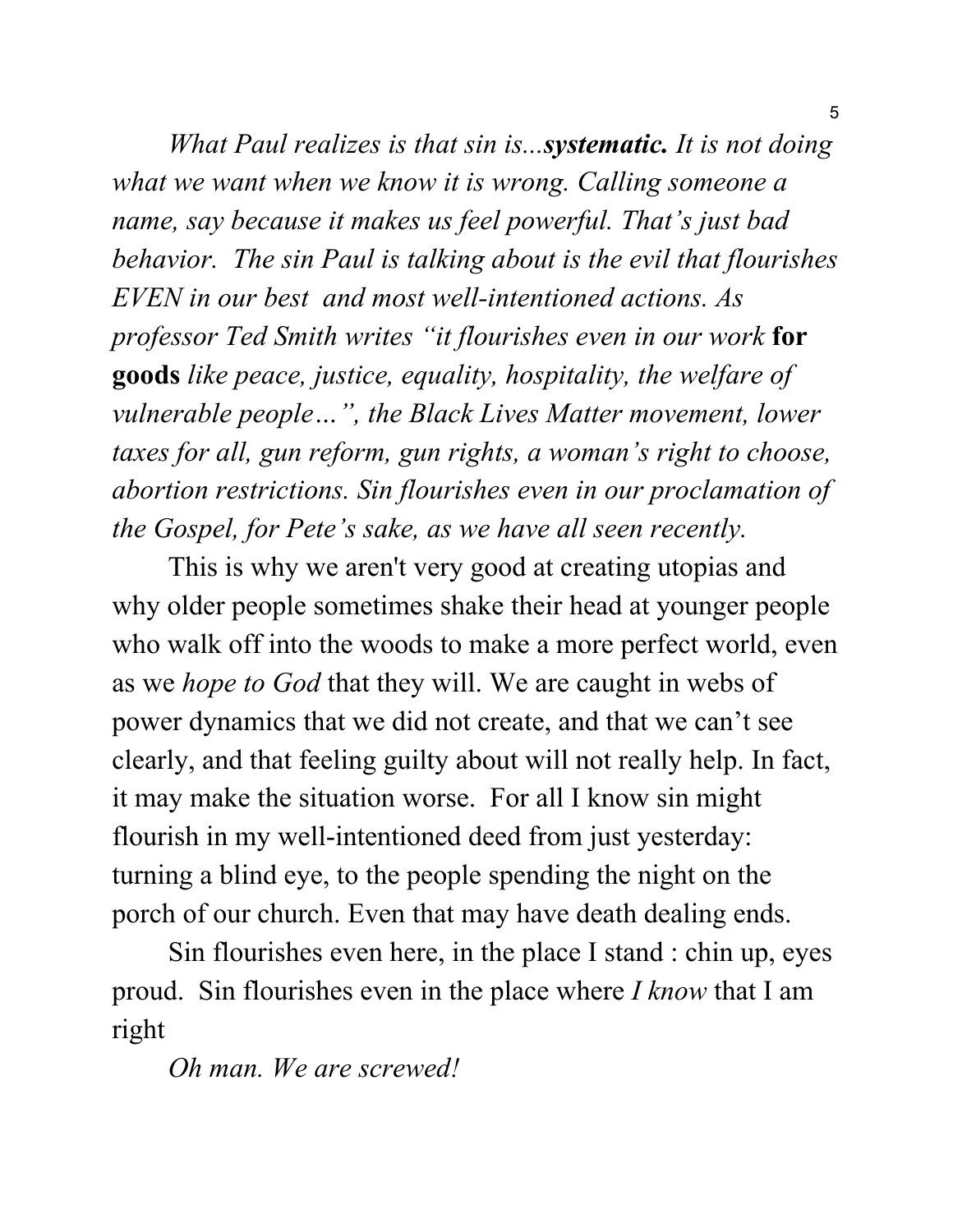## **The Place Where We Are Right**

*by Yehuda Amichai From the place where we are right Flowers will never grow In the spring. The place where we are right Is hard and trampled Like a yard. But doubts and loves Dig up the world Like a mole, a plow. And a whisper will be heard in the place Where the ruined House once stood.*

But oh sweet jesus, there is hope in that whisper. Christianiaty asks us raise our hands over these hard-working, well intentioned minds of ours at least once a week and ask for help: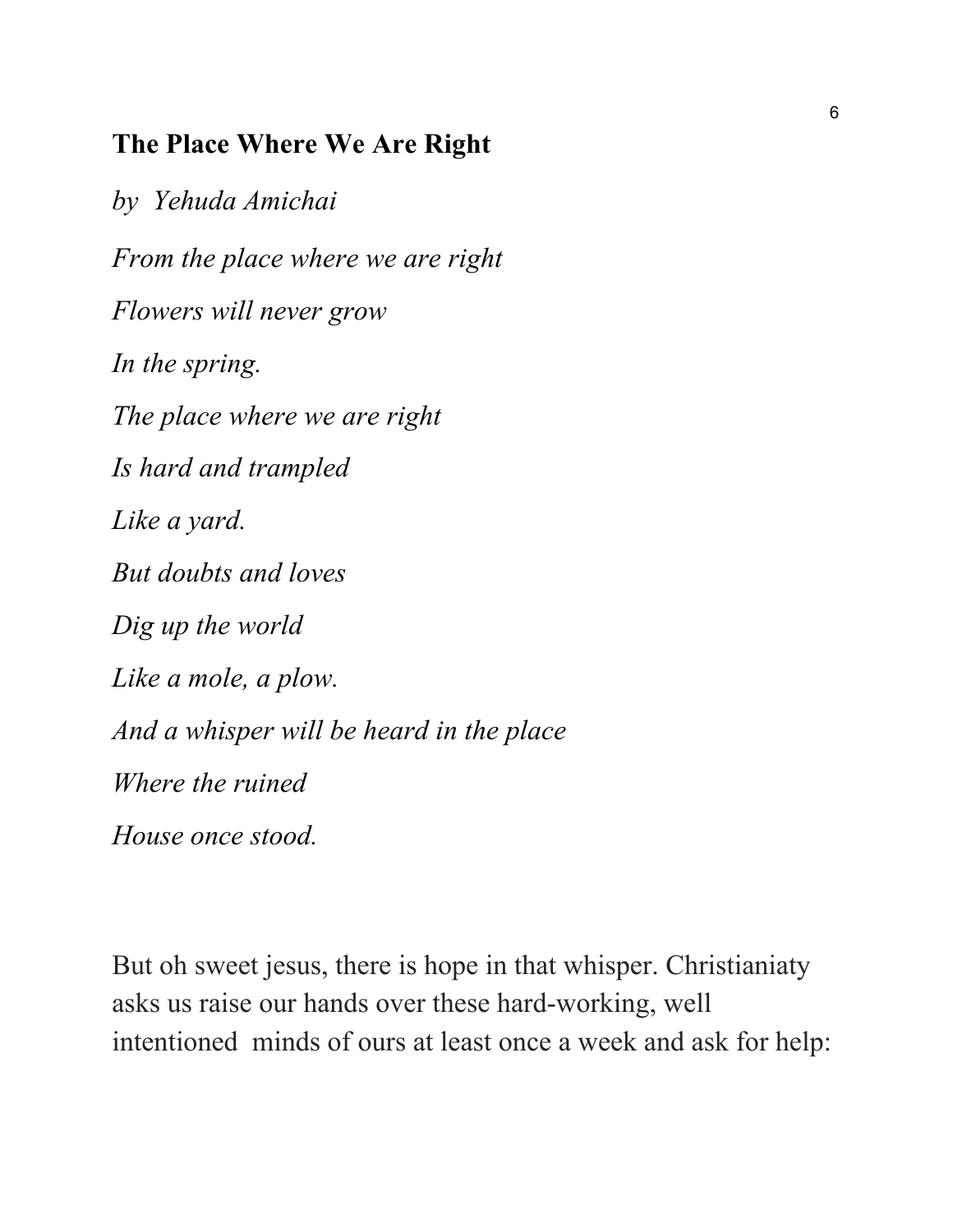Ask for better food and better drink, because like Paul, like AA, we too have come to believe that only a power greater than ourselves can restore us to sanity and make us whole.

And the most amazing thing is, the greatest mystery of all, which I swear to God I don't understand, is that it can.

When I receive communion, I feel that it is really *my body* that is given back to me, in all its goodness, restored to right relationship w God ( a phrase I hear frequently but that I don't really understand: who stands where and how do the hors d'oeuvres get passed?) or at the very least myself, with all my warring members: my head, my heart, my guts, my sex, my dreams, my fears. Restored from sarx to soma: a body made for dancing when the flute plays and for mourning when the time comes: A body made for figs.

But it is not because I have been good; or figured something out:our managed my life correctly; or my children's lives or said mea culpa in just the right way. No. It's just because, by the grace of God and the miracle of chance, I am somehow *meant to be.*

Oh God, your power, could crush me. Or vanish. I am a tiny speck in the universe who can't change the planets in the courses or single handedly undo racism or perfectly understand the pros and cons of late stage capitalism or Soviet vs European socialism or e*ven my relationship w my mother.*